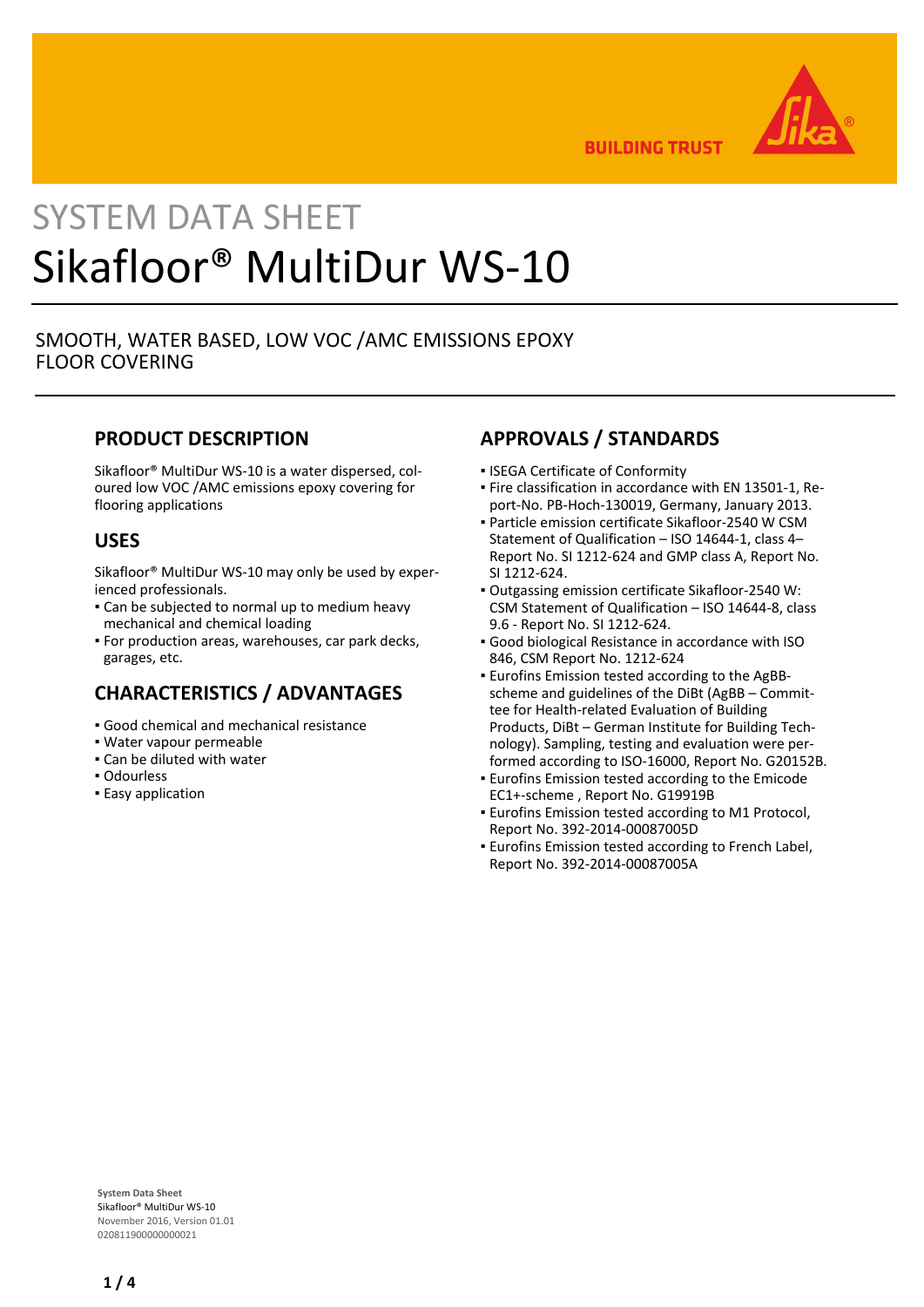## **SYSTEM INFORMATION**

**System Structure**



**Sikafloor® MultiDur WS-10 system (~ 0.2-0.3 mm)**

| 1. Primer   | Sikafloor®-2540 W+5% wt. water |
|-------------|--------------------------------|
| 2. Top coat | Sikafloor®-2540 W              |

| <b>Chemical base</b>     | Epoxy waterborne                    |
|--------------------------|-------------------------------------|
| Appearance               | Semi-gloss finish                   |
| Colour                   | Available in various colour shades. |
| <b>Nominal Thickness</b> | $^{\sim}$ 0.2–0.3mm                 |

## **TECHNICAL INFORMATION**

| <b>Abrasion Resistance</b> |                                                                                                                                                                           | (DIN 53 109 Taber Abrader Test)<br>63 mg (CS 10/1000/1000) (14 days / +23 °C) |                  |  |  |
|----------------------------|---------------------------------------------------------------------------------------------------------------------------------------------------------------------------|-------------------------------------------------------------------------------|------------------|--|--|
| <b>Reaction to Fire</b>    | Bfl-S1                                                                                                                                                                    |                                                                               | (DIN EN 13501-1) |  |  |
| <b>Chemical Resistance</b> | Contact Sika technical service for specific information                                                                                                                   |                                                                               |                  |  |  |
| <b>Thermal Resistance</b>  | Exposure*                                                                                                                                                                 | Dry heat                                                                      |                  |  |  |
|                            | Permanent                                                                                                                                                                 | $+60 °C$                                                                      |                  |  |  |
|                            | Short-term max. 7 d                                                                                                                                                       | $+80 °C$                                                                      |                  |  |  |
|                            | Short-term max. 12 h                                                                                                                                                      | $+100 °C$                                                                     |                  |  |  |
|                            | Short-term moist/wet heat* up to +80 °C where exposure is only occasion-<br>al<br>(i.e. during steam cleaning etc.)<br>*No simultaneous chemical and mechanical exposure. |                                                                               |                  |  |  |
| Skid / Slip Resistance     | R9                                                                                                                                                                        |                                                                               | (DIN 51130)      |  |  |

## **APPLICATION INFORMATION**

| Consumption                    |                             | Sikafloor® MultiDur WS-10 system (~ 0.2-0.3 mm)                                                             |                                                     |  |  |  |  |
|--------------------------------|-----------------------------|-------------------------------------------------------------------------------------------------------------|-----------------------------------------------------|--|--|--|--|
|                                | <b>Coating System</b>       | Product                                                                                                     | Consumption<br>$^{\circ}$ 0.2–0.3 kg/m <sup>2</sup> |  |  |  |  |
|                                | Primer                      | $1 \times$ Sikafloor®-2540 W<br>+5% wt. water                                                               |                                                     |  |  |  |  |
|                                | Top coat                    | $1-2 \times$ Sikafloor®- 2540<br>W                                                                          |                                                     |  |  |  |  |
| <b>Product Temperature</b>     |                             | Please refer to the individual Product Data Sheets                                                          |                                                     |  |  |  |  |
| <b>Ambient Air Temperature</b> | +10 °C min. $/$ +30 °C max. |                                                                                                             |                                                     |  |  |  |  |
| <b>Relative Air Humidity</b>   |                             | 75 % r.h. max., adequate fresh air ventilation must be provided to remove<br>excess moisture during curing. |                                                     |  |  |  |  |

**System Data Sheet** Sikafloor® MultiDur WS-10 November 2016, Version 01.01 020811900000000021



**BUILDING TRUST**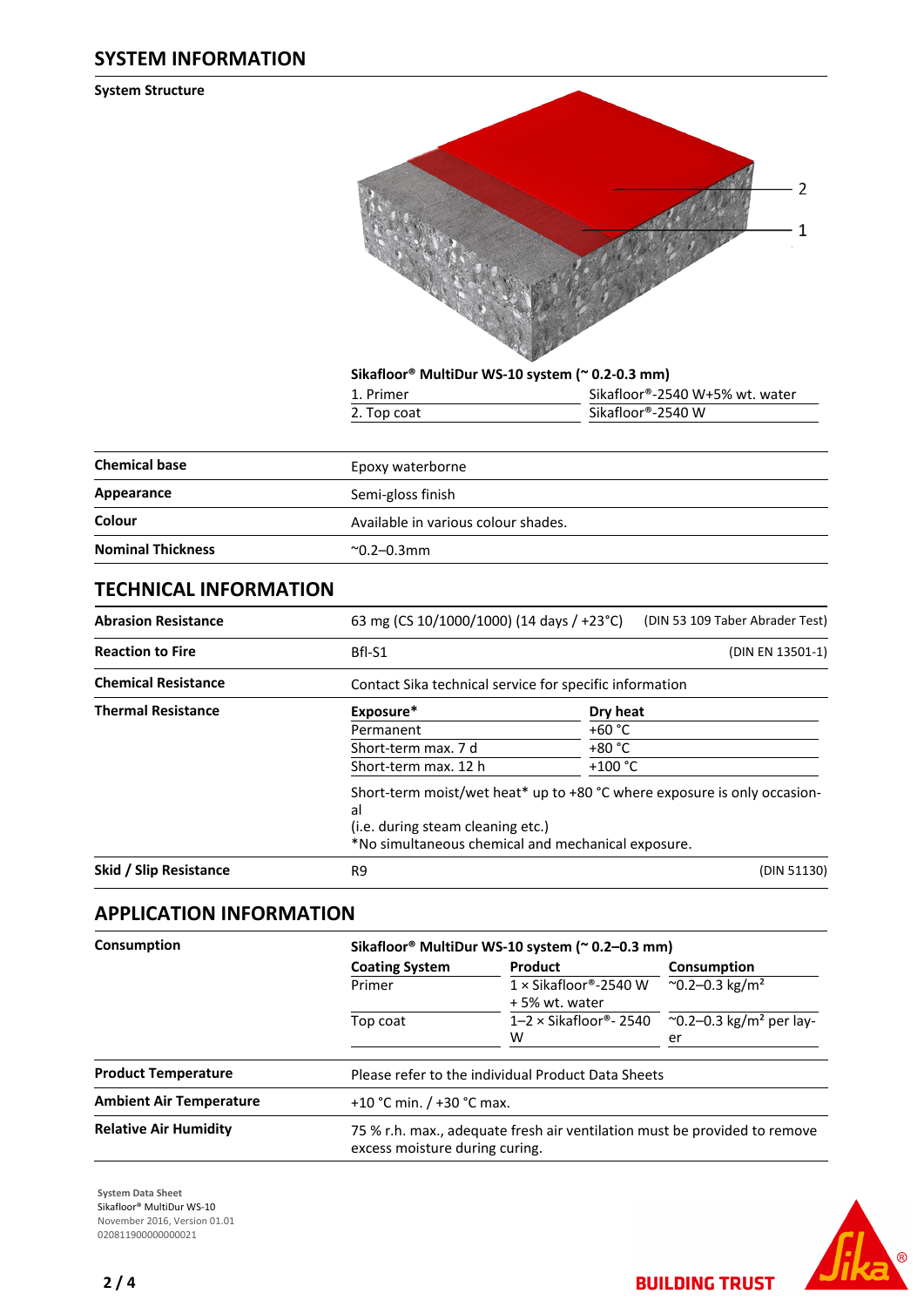| <b>Dew Point</b>                     | Beware of condensation!<br>The substrate and uncured floor must be at least 3 °C above dew point to<br>reduce the risk of condensation or blooming on the floor finish.                                                                                                                       |                             |                     |                  |                  |                   |  |
|--------------------------------------|-----------------------------------------------------------------------------------------------------------------------------------------------------------------------------------------------------------------------------------------------------------------------------------------------|-----------------------------|---------------------|------------------|------------------|-------------------|--|
| <b>Substrate Temperature</b>         |                                                                                                                                                                                                                                                                                               | +10 °C min. $/$ +30 °C max. |                     |                  |                  |                   |  |
| <b>Substrate Moisture Content</b>    | When performing application work with Sikafloor® MultiDur WS-10, the<br>substrate moisture content must not exceed 6 % pbw measured by<br>Tramex.<br>Test method: Sika®-Tramex meter, CM - measurement or Oven-dry-meth-<br>od.<br>No rising moisture according to ASTM (Polyethylene-sheet). |                             |                     |                  |                  |                   |  |
| <b>Waiting Time / Overcoating</b>    | Before applying Sikafloor®-2540 W on Sikafloor®-2540 W allow:                                                                                                                                                                                                                                 |                             |                     |                  |                  |                   |  |
|                                      |                                                                                                                                                                                                                                                                                               | Substrate temperature       |                     | Minimum          |                  | <b>Maximum</b>    |  |
|                                      | +10 $^{\circ}$ C                                                                                                                                                                                                                                                                              |                             |                     | 48 hours         |                  | 7 days            |  |
|                                      | $+20 °C$                                                                                                                                                                                                                                                                                      |                             |                     | 20 hours         |                  | 6 days            |  |
|                                      | +30 °C                                                                                                                                                                                                                                                                                        |                             |                     | 10 hours         |                  | 3 days            |  |
|                                      | Times are approximate and will be affected by changing ambient condi-<br>tions particularly temperature and relative humidity.<br>When relative air humidity is $\geq$ 75 % the waiting time is increased by at<br>least 24 hours.                                                            |                             |                     |                  |                  |                   |  |
| <b>Applied Product Ready for Use</b> | <b>Temperature</b>                                                                                                                                                                                                                                                                            |                             | <b>Foot traffic</b> | Light traffic    |                  | <b>Full cure</b>  |  |
|                                      | $+10 °C$                                                                                                                                                                                                                                                                                      | $~\sim$ 48 hours            |                     | $\approx$ 5 days |                  | $\approx$ 10 days |  |
|                                      | $+20 °C$                                                                                                                                                                                                                                                                                      | $\approx$ 20 hours          |                     | $\sim$ 3 days    |                  | $\sim$ 7 days     |  |
|                                      | +30 °C                                                                                                                                                                                                                                                                                        | $\approx$ 10 hours          | $\sim$ 2 days       |                  | $\approx$ 5 days |                   |  |

## **PRODUCT INFORMATION**

| Packaging                 | Please refer to the individual Product Data Sheets |  |
|---------------------------|----------------------------------------------------|--|
| <b>Shelf Life</b>         | Please refer to the individual Product Data Sheets |  |
| <b>Storage Conditions</b> | Please refer to the individual Product Data Sheets |  |

## **MAINTENANCE**

### **CLEANING**

Please refer to the Sikafloor®- Cleaning Regime

## **FURTHER DOCUMENTS**

Please refer to :

- **E** Sika<sup>®</sup> Information Manual Mixing & Applications of Flooring Systems
- **E** Sika<sup>®</sup> Information Manual Evaluation and Preparation of Surfaces for Flooring Systems

## **LIMITATIONS**

- Do not apply on substrates with rising moisture.
- Freshly applied Sikafloor® MultiDur WS-10 should be protected from damp, condensation and water for at least 24 hours.
- Always ensure adequate fresh air ventilation when using Sikafloor® MultiDur WS-10 in confined spaces to avoid curing problems.
- The "gloss" of the finish can vary with temperature, humidity and the absorbency of the substrate.
- . With light colour shades (e.g. yellow or orange) it may be necessary to apply several coats of Sikafloor®-2540 W to achieve full opacity (hiding power).
- Under direct sun radiation there may be some discol-▪ ouration and colour deviation, this has no influence on the function and performance of the coating.
- **The incorrect assessment and treatment of cracks** may lead to a reduced service life and reflective cracking.
- For exact colour matching, ensure the Sikafloor®- 2540 W in each area is applied from the same control batch numbers.
- Under certain conditions, underfloor heating or high ambient temperatures combined with high point loading, may lead to imprints in the resin.
- If heating is required do not use gas, oil, paraffin or other fossil fuel heaters, these produce large quantities of both CO2 and H2O water vapour, which may adversely affect the finish. For heating use only electric powered warm air blower systems.

## **VALUE BASE**

All technical data stated in this Product Data Sheet are based on laboratory tests. Actual measured data may vary due to circumstances beyond our control.

## **LOCAL RESTRICTIONS**

Please note that as a result of specific local regulations the performance of this product may vary from country to country. Please consult the local Product

**BUILDING TRUST** 



**System Data Sheet** Sikafloor® MultiDur WS-10 November 2016, Version 01.01 020811900000000021